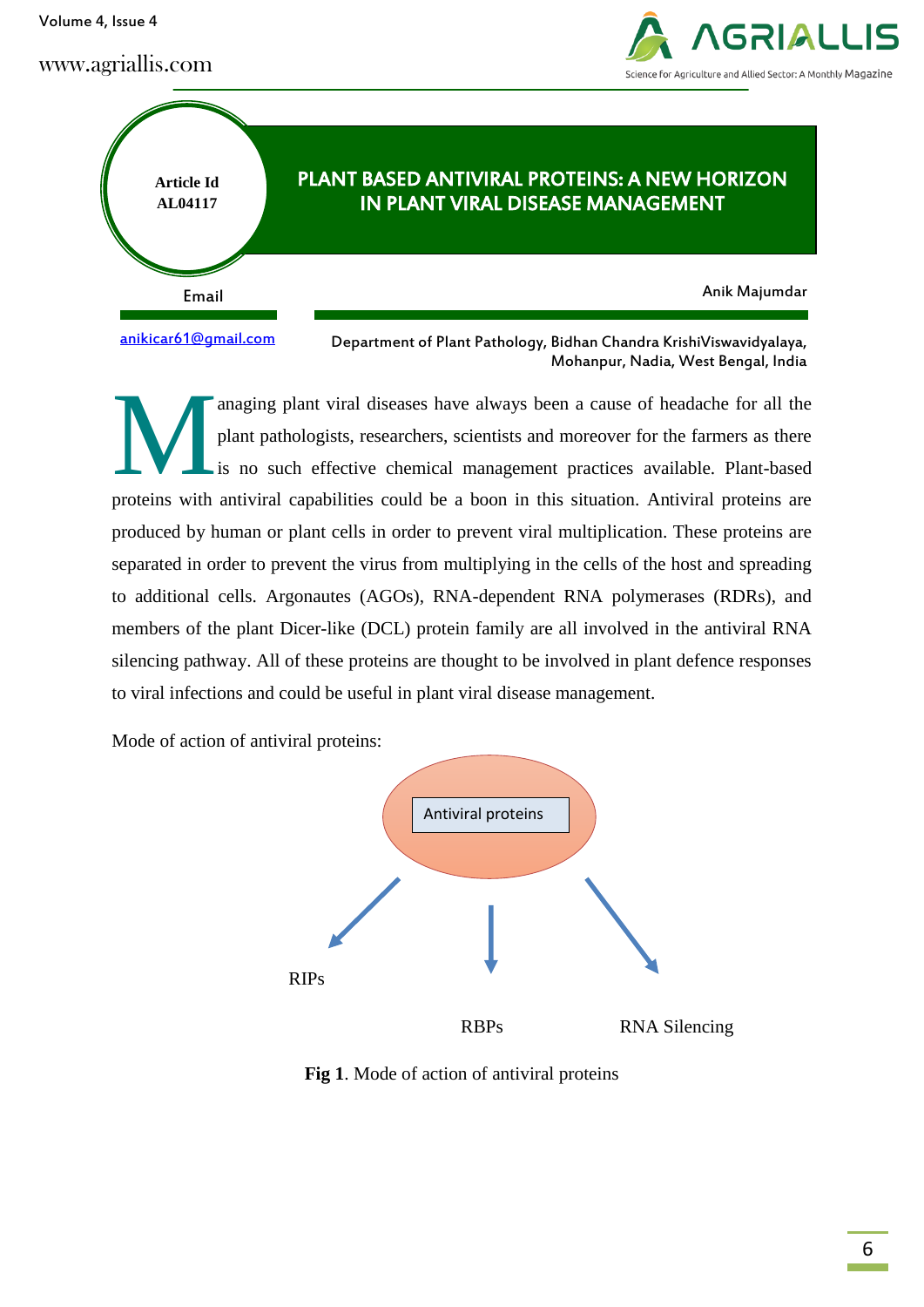

- **Ribosome Inactivating Proteins** (RIP), inhibit translation by destroying ribosomes enzymatically. Ricin and Abrin, extracted from the seeds of *Ricinus communis* and *Abrus precatorius*, respectively, were the first RIPs to be discovered (Olsns and Pihl, 1973; Knight,1979; Nielsen and Boston,2001). On the other hand, Pokeweed antiviral protein (PAP) in *Phytolacca americana* is one of many RIPs discovered in many plant species (Irvin,1983). PAP has been discovered to make tobacco and potato plants more resistant to viruses like Potato Virus Y (PVY), Potato Virus X (PVX), and Cucumber Mosaic Virus (CMV). *Phytolacca insularis* antiviral protein (PIP) transformed potato plants were resistant to PVY, PVX, and Potato leafroll virus infection (Moon *et al*., 1997).
- **RNA binding proteins**(RBPs) are thought to interact with specific target mRNAs. RBPs are a group of heterogeneous proteins that interact directly with RNA molecules to regulate post-transcriptional regulation. They use an RNA-binding domain (RBD) to bind target RNAs, which can be sequence-specific or non-specific. They also play a role in RNA virus replication, motility, and translation inhibition. As a result, RBPs may play a role in the viral RNA-targeted defence system against RNA viruses at the transcriptional and translational levels. Arabidopsis thaliana glycine-rich RNAbinding protein 7 (AtGRP7), for example, is involved in plant defence against Tobacco Mosaic Virus (Lee *et al*., 2012). *Arabidopsis* dsRNA-binding protein 4 (DRB4) also activates plant defence against Turnip Yellow Mosaic Virus Infection (Jakubiec*et al*., 2012).
- Certain proteins also resist viral infections via **RNA silencing pathway**. Some of these are-
	- Dicer like ribonucleases:

*Arabidopsis thaliana*DCL2 produces small interfering RNAs(siRNAs) from natural cis-acting antisense transcripts thus mediating antiviral resistance.

RNA dependent RNA Polymerase:

RDRs, in addition to DCLs, are responsible for siRNA synthesis in plants. The first RNA silencing elements discovered were RDRs. Endogenous RDRs in plants convert single stranded RNA to double stranded RNA, which is then processed into siRNAs by Dicer-like nucleases. RDR1 and RDR6 from *A. thaliana* have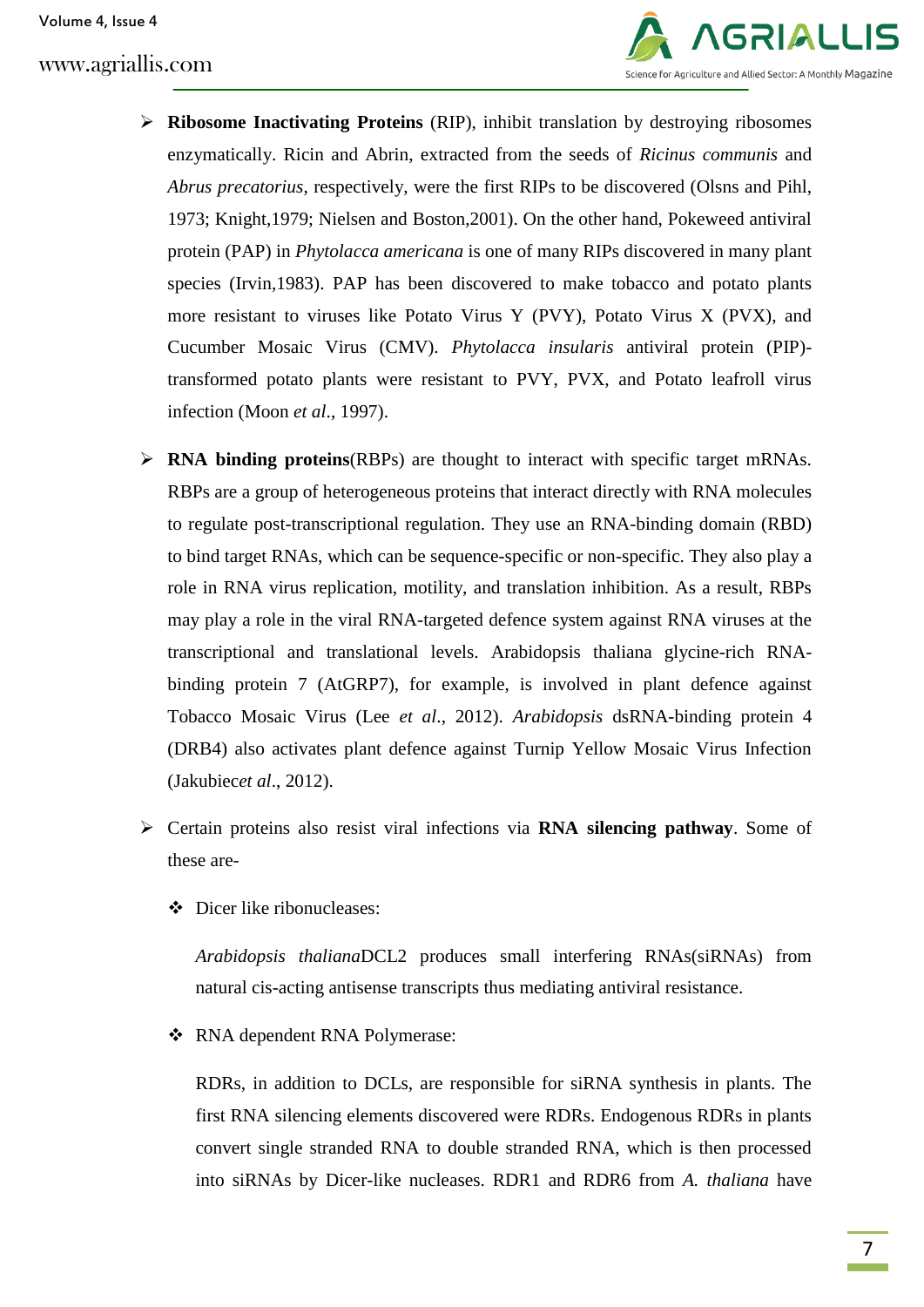## www.agriallis.com



been shown to have antiviral activities against a variety of plant viruses, including the Turnip Yellow Mosaic Virus (Garcia-Ruiz *et al*., 2015) and Brome Mosaic Virus.

Argonautes (AGOs):

To build the molecular platform for RNA silencing machinery, siRNAs are incorporated into AGOs, which are a component of the RNA Induced Silencing Complex (RISC). Through post-transcriptional gene silencing, they play an important role in plant defence mechanisms. The genome of *A. thaliana* encodes ten distinct AGOs that have been linked to plant defence against viruses such as Cucumber Mosaic Virus (CMV), Potato Virus X (PVX), and others.

|  | Table 1. Some proven plant based antiviral proteinsagainst plant viruses |  |  |  |  |  |
|--|--------------------------------------------------------------------------|--|--|--|--|--|
|--|--------------------------------------------------------------------------|--|--|--|--|--|

| <b>Protein</b>   | <b>Family</b> | <b>Source plant</b>   | <b>Target virus</b>                        | <b>References</b>               |
|------------------|---------------|-----------------------|--------------------------------------------|---------------------------------|
| AGO1             | <b>AGO</b>    | Arabidopsis thaliana  | Brome Mosaic virus,                        | Dzianottet al, 2012.            |
|                  |               |                       | Cucumber                                   | Mosaic Morel et al., 2002 &     |
|                  |               |                       | <b>Virus</b>                               | Wang <i>et al.</i> , 2011.      |
| AGO4             | AGO           | Nicotiana benthamiana | Potato Virus X                             | Bhattacharjeeet<br><i>al.</i> , |
|                  |               |                       |                                            | 2009.                           |
| DCL <sub>4</sub> | <b>DCX</b>    | Arabidopsis thaliana  | Potato Virus X                             | Andikaet al., 2015.             |
| <b>RDR1</b>      | <b>RDR</b>    | Nicotiana benthamiana | <b>Tobacco Mosaic Virus</b>                | Bally <i>et al.</i> , 2015.     |
| <b>PAP</b>       | <b>RIP</b>    | Phytolacca americana  | Potato Virus X, Potato Lodge et al., 1993. |                                 |
|                  |               |                       | Virus Y, Cucumber                          |                                 |
|                  |               |                       | <b>Mosaic Virus</b>                        |                                 |

## **Conclusion**

It's vital to remember that antiviral activity of plant proteins measured using various methods isn't always comparable. On the other hand, *In vitro* results provide some further information about the possible applications of plant antiviral proteins. The use of RNA silencing to combat virus infections has shown to be a powerful strategy in the designing of resistant crops. These proteins could be utilised to create transgenic plants that produce large levels of antiviral proteins in the presence of the pathogen, potentially improving plant resistance to virus infections, lowering crop loss, and reducing the need for pesticides. Thus this approach paves way for a more specific and eco-friendly management of plant viral diseases.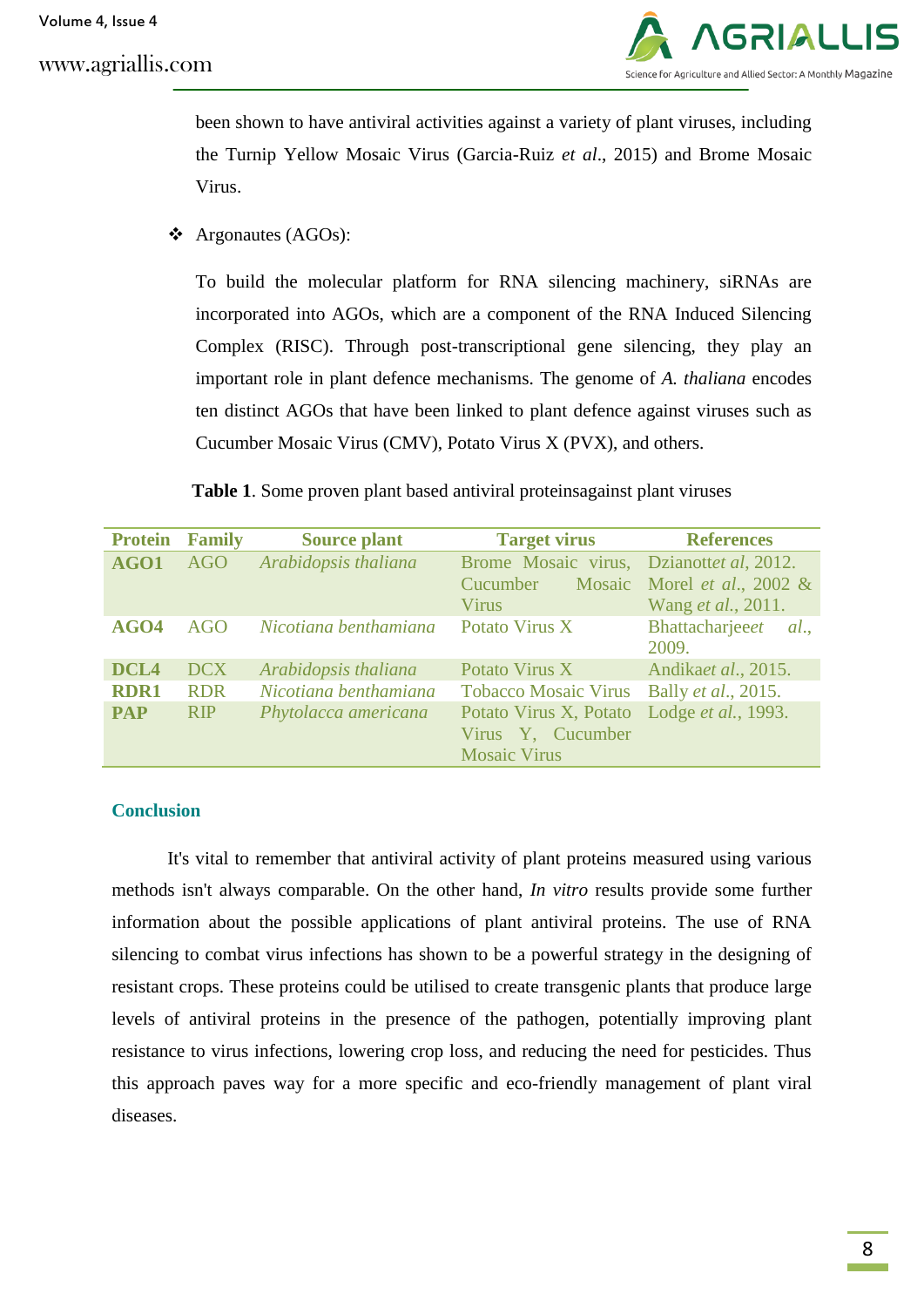

## **References**

- Andika, I. B., Maruyama, K., Sun, L., Kondo, H., Tamada, T., & Suzuki, N. (2015). Different Dicer-like protein components required for intracellular and systemic antiviral silencing in Arabidopsis thaliana. *Plant signaling&behavior*, *10*(8), e1039214.
- Bally, J., Nakasugi, K., Jia, F., Jung, H., Ho, S. Y., Wong, M., ... & Waterhouse, P. M. (2015). The extremophile Nicotianabenthamiana has traded viral defence for early vigour. *Nature plants*, *1*(11), 1-6.
- Bhattacharjee, S., Zamora, A., Azhar, M. T., Sacco, M. A., Lambert, L. H., & Moffett, P. (2009). Virus resistance induced by NB–LRR proteins involves Argonaute4‐ dependent translational control. *The Plant Journal*, *58*(6), 940-951.
- Dzianott, A., Sztuba-Solińska, J., &Bujarski, J. J. (2012). Mutations in the antiviral RNAi defense pathway modify Brome mosaic virus RNA recombinant profiles. *Molecular plant-microbe interactions*, *25*(1), 97-106.
- Garcia-Ruiz, H., Takeda, A., Chapman, E. J., Sullivan, C. M., Fahlgren, N., Brempelis, K. J., & Carrington, J. C. (2015). Correction. Arabidopsis RNA-dependent RNA polymerases and dicer-like proteins in antiviral defense and small interfering RNA biogenesis during Turnip mosaic virus infection. *The Plant Cell*, *27*(3), 944-945.
- Irvin, J. D. (1983). Pokeweed antiviral protein. *Pharmacology & therapeutics*, *21*(3), 371- 387.
- Jakubiec, A., Yang, S. W., & Chua, N. H. (2012). Arabidopsis DRB4 protein in antiviral defence against Turnip yellow mosaic virus infection. *The Plant Journal*, *69*(1), 14- 25.
- Knight, B. (1979). Ricin--a potent homicidal poison. *British Medical Journal*, *1*(6159), 350- 351.
- Lee, H. J., Kim, J. S., Yoo, S. J., Kang, E. Y., Han, S. H., Yang, K. Y., ... & Kang, H. (2012). Different roles of glycine-rich RNA-binding protein7 in plant defense against Pectobacteriumcarotovorum, Botrytis cinerea, and tobacco mosaic viruses. *Plant physiology and biochemistry*, *60*, 46-52.